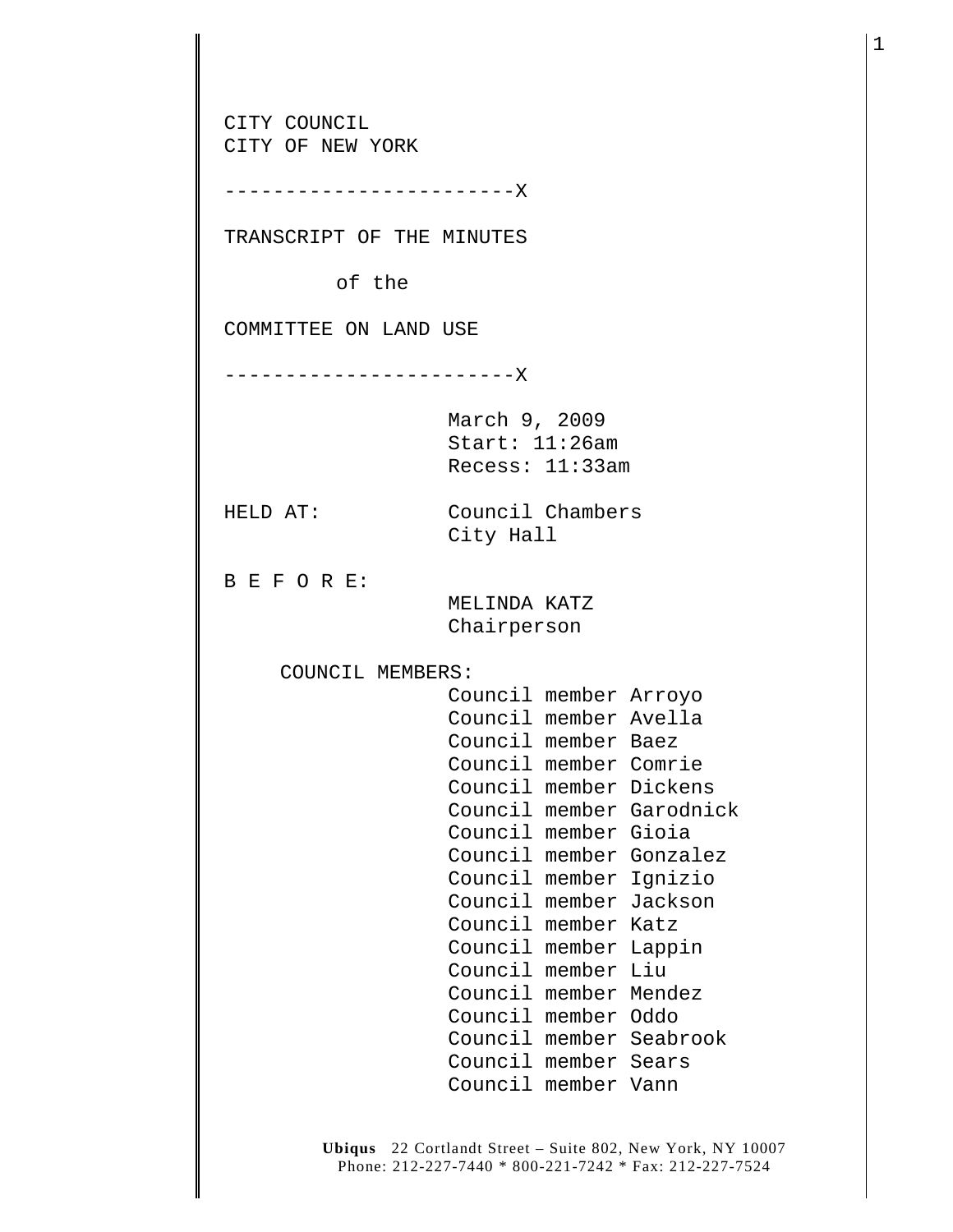| $\mathbf 1$    | $\overline{2}$<br>COMMITTEE ON LAND USE            |
|----------------|----------------------------------------------------|
| $\overline{2}$ | CHAIRPERSON KATZ: I'm going to try                 |
| 3              | to go through the agenda quick. Councilman Comrie  |
| $\overline{4}$ | was kind enough to just walk into the room, so     |
| 5              | that I would have a quorum, and then he can go     |
| 6              | back and we can bring the other Finance folks in   |
| 7              | one by one. So, I'm going to go through it quick   |
| 8              | if I can. So that we can vote and get back to the  |
| 9              | business of the day. Are you--I meant the Finance  |
| 10             | Business. LU #931, is 1157 Fulton Avenue, it is    |
| 11             | in Council member Foster's district. It is a       |
| 12             | ULURP UDAP. LU #982 is in Council member Quinn's   |
| 13             | district. It is the Puerto Rican traveling         |
| 14             | theater company, and it is the disposition of      |
| 15             | property. LU #s 991 and 992 are related, they're   |
| 16             | the special Forest Hills district. It is an        |
| 17             | amendment to the zoning map, and an amendment to   |
| 18             | the zoning tax text. The amendment to the          |
| 19             | application is the height restriction of 150 feet, |
| 20             | will now be 120 feet. And for the record there is  |
| 21             | a letter in the record that indicates that the     |
| 22             | grocery store, Key Food, that is on Yellowstone    |
| 23             | Boulevard and Queens Boulevard, will remain a      |
| 24             | grocery store of 15,000 square feet. LU #s 1000,   |
| 25             | 1002 and 1006 are related, Battery Maritime        |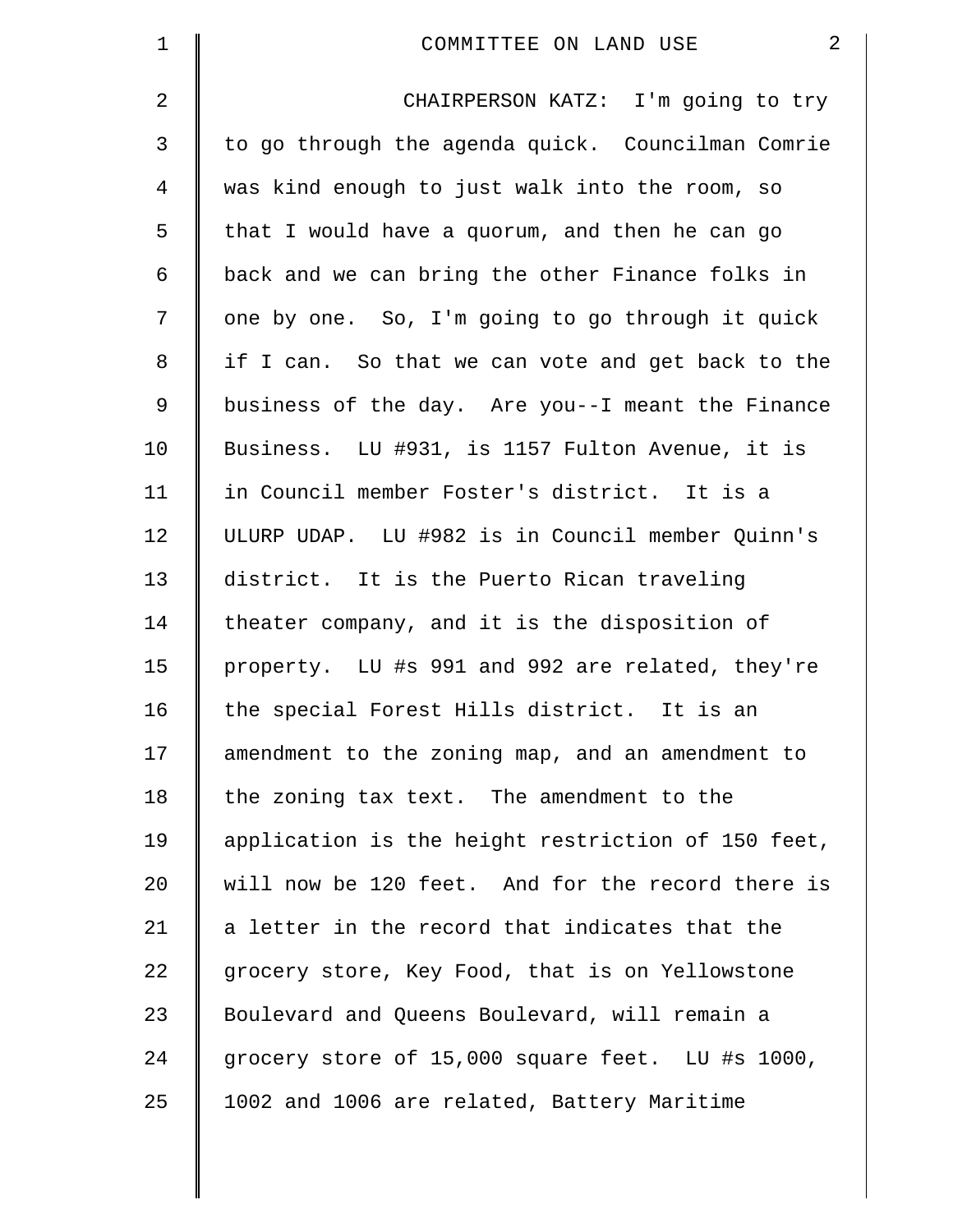| $\mathbf 1$    | $\mathbf{3}$<br>COMMITTEE ON LAND USE              |
|----------------|----------------------------------------------------|
| $\overline{2}$ | Building. It is an amendment to the zoning map in  |
| 3              | Council member Gerson's district, as disposition   |
| $\overline{4}$ | and an authorization. Yeah, and authorization is   |
| 5              | to facilitate the redevelopment of Battery         |
| 6              | Maritime. LU #1001 is an amendment to the zoning   |
| 7              | map to preserve the build's character. It is       |
| 8              | Council member De Blasio's district. LU #s 1003    |
| 9              | and 1005 are both--hold on. That's the same--Oh,   |
| 10             | no, this is--363-365 Bond Street's a special       |
| 11             | permit and an amendment to the zoning map. And LU  |
| 12             | #1005 is an amendment to the zoning text. The      |
| 13             | landmarking of St. Nicholas of Myra Orthodox       |
| 14             | Church is in Council member Mendez's district.     |
| 15             | Landmarking of the Society House of the ASCE is in |
| 16             | Council member Quinn's district. Council member    |
| 17             | Gennaro's district is the surrender of HHC         |
| 18             | Property at Queen's Hospital. LU #984 is Council   |
| 19             | member Arroyo's district. LU #984 it's a UDAP.     |
| 20             | Any discussion? Could you call on Council member   |
| 21             | Comrie since he was kind enough to come in here to |
| 22             | make a quorum?                                     |
| 23             | CLERK: William Martin, Committee                   |
| 24             | Clerk roll call on the Committee on Land Use.      |
| 25             | Council member Comrie.                             |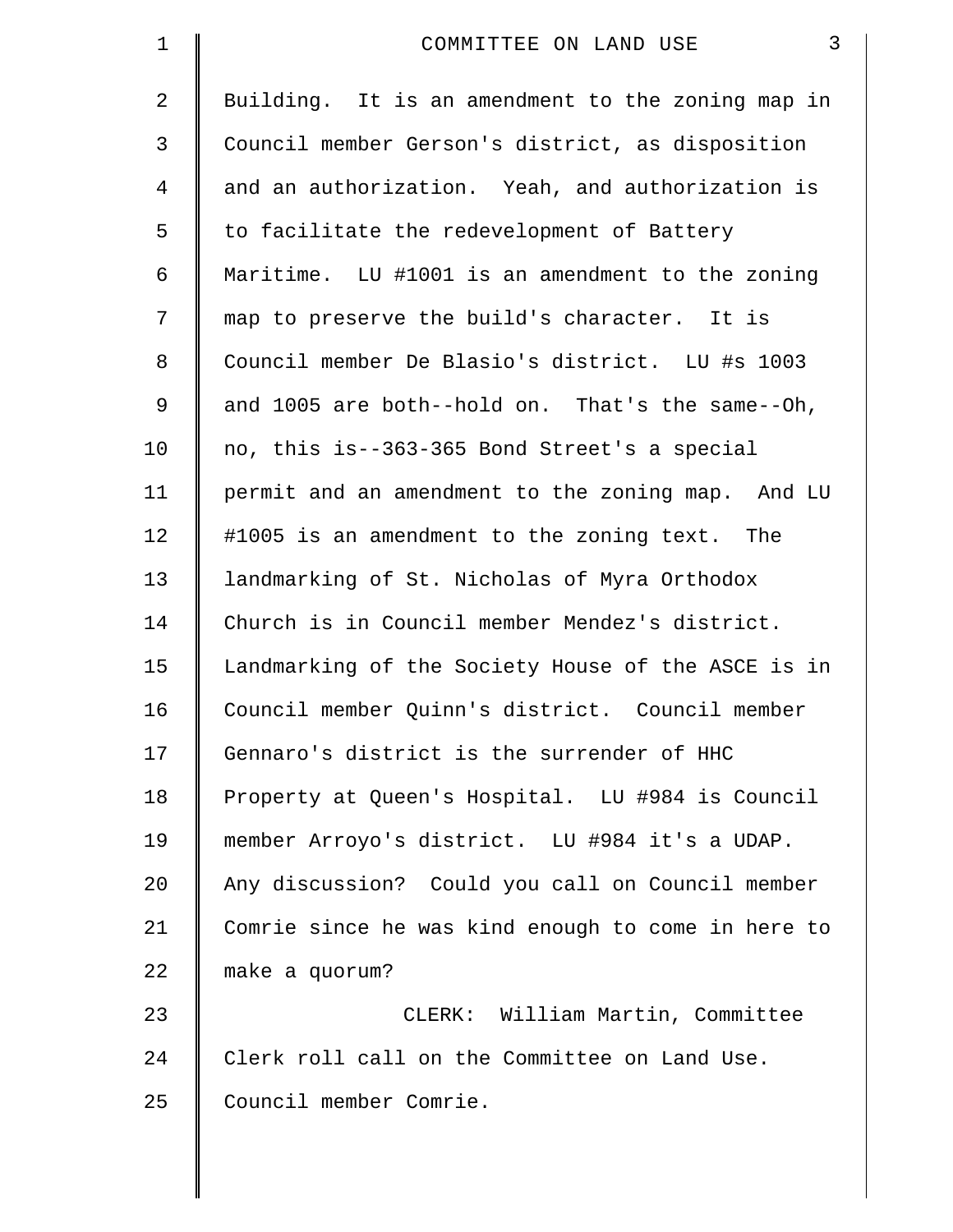| $\mathbf 1$    | $\overline{4}$<br>COMMITTEE ON LAND USE            |
|----------------|----------------------------------------------------|
| $\overline{2}$ | COUNCIL MEMBER COMRIE: Aye on all.                 |
| $\mathfrak{Z}$ | CHAIRPERSON KATZ: Thank you.                       |
| $\overline{4}$ | CLERK: Katz.                                       |
| 5              | CHAIRPERSON KATZ: Aye on all.                      |
| 6              | CLERK: Avella.                                     |
| 7              | COUNCIL MEMBER AVELLA: Madam Chair                 |
| $\,8\,$        | may I have just a moment to explain my votes? I    |
| 9              | vote yes on all items except on the Battery        |
| 10             | Maritime Building and the Toll Brothers' projects, |
| 11             | those related items I vote no. Just quickly, with  |
| 12             | the Battery Maritime Building, while it's a good   |
| 13             | project, I think it could be better. Basically     |
| 14             | we're sticking a 3-4 story hotel on top of a New   |
| 15             | York City landmark, and I just think we could've   |
| 16             | done a better job of making sure that the hotel    |
| 17             | fit in with the context of the landmark building.  |
| 18             | I think the two of them are two different styles,  |
| 19             | and it really is, when it comes down to it, a      |
| 20             | monstrosity in terms of architecture. In terms of  |
| 21             | the Bond Street application, I agree with the      |
| 22             | community--Can I have some--I agree with the       |
| 23             | community that this project should've been held    |
| 24             | off until the rezoning for the Guanas Canal moved  |
| 25             | ahead, which is only a few months away from going  |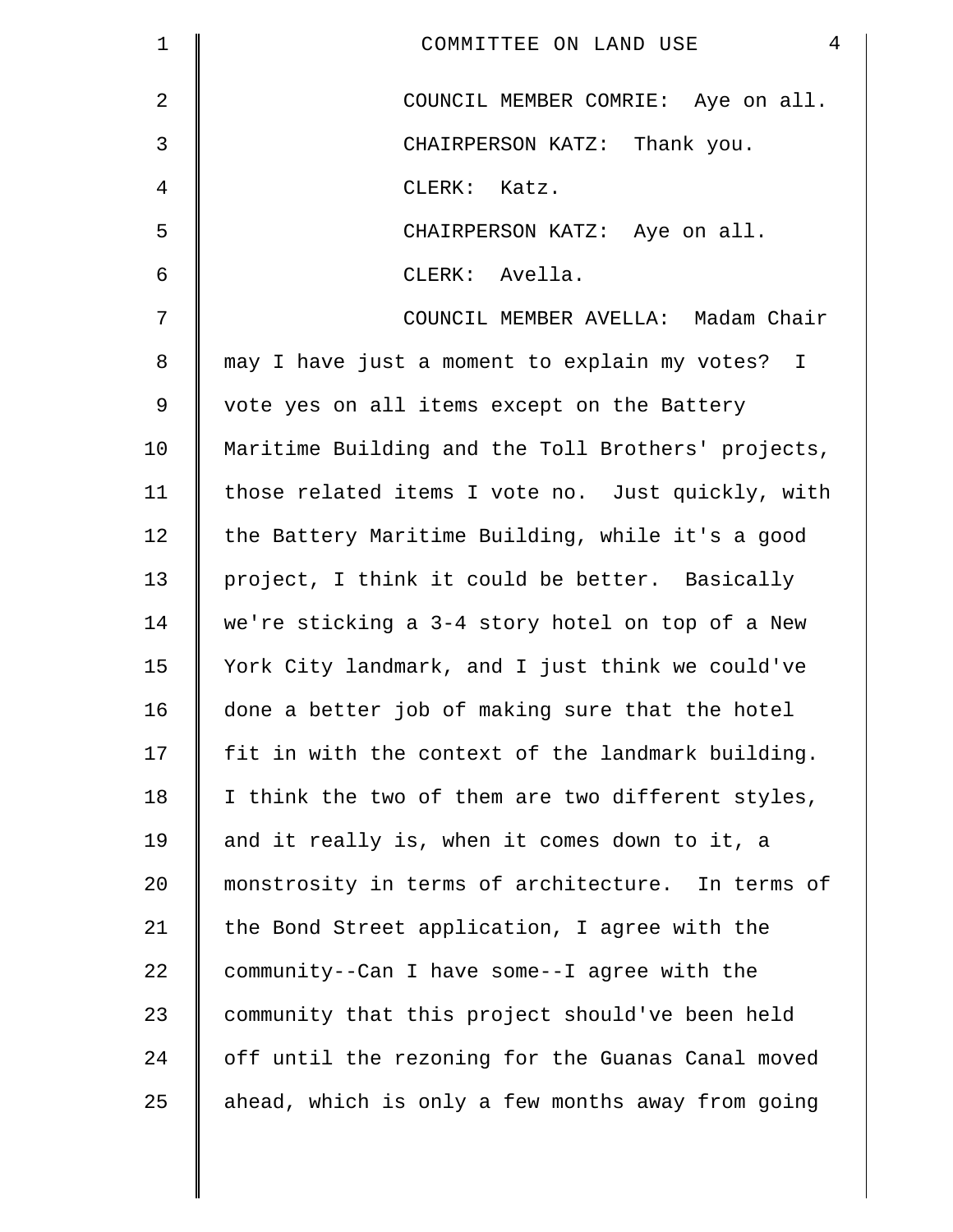| $\mathbf 1$    | 5<br>COMMITTEE ON LAND USE                        |
|----------------|---------------------------------------------------|
| $\overline{2}$ | through the EULA process. And also there is an    |
| 3              | issue with height, there is an issue with the     |
| 4              | affordable housing component, whether or not it's |
| 5              | actually going to be built. And that was the      |
| 6              | commitment, that was the reason why the community |
| 7              | board voted for the project. So for those two     |
| 8              | reas--for those reasons, I vote against those two |
| 9              | projects.                                         |
| 10             | CHAIRPERSON KATZ: And on                          |
| 11             | everything else?                                  |
| 12             | COUNCIL MEMBER AVELLA: I said yes,                |
| 13             | I vote yes on everything else.                    |
| 14             | CLERK: Baez.                                      |
| 15             | COUNCIL MEMBER BAEZ: Aye.                         |
| 16             | CLERK: Gioia. [pause] Seabrook.                   |
| 17             | COUNCIL MEMBER SEABROOK: Aye.                     |
| 18             | CLERK: Sears.                                     |
| 19             | COUNCIL MEMBER SEARS: Aye.                        |
| 20             | CLERK: Gonzalez.                                  |
| 21             | COUNCIL MEMBER GONZALEZ: Aye.                     |
| 22             | CLERK: Arroyo.                                    |
| 23             | COUNCIL MEMBER ARROYO: Aye.                       |
| 24             | CLERK: Dickens.                                   |
| 25             | COUNCIL MEMBER DICKENS: Aye.                      |
|                |                                                   |

 $\parallel$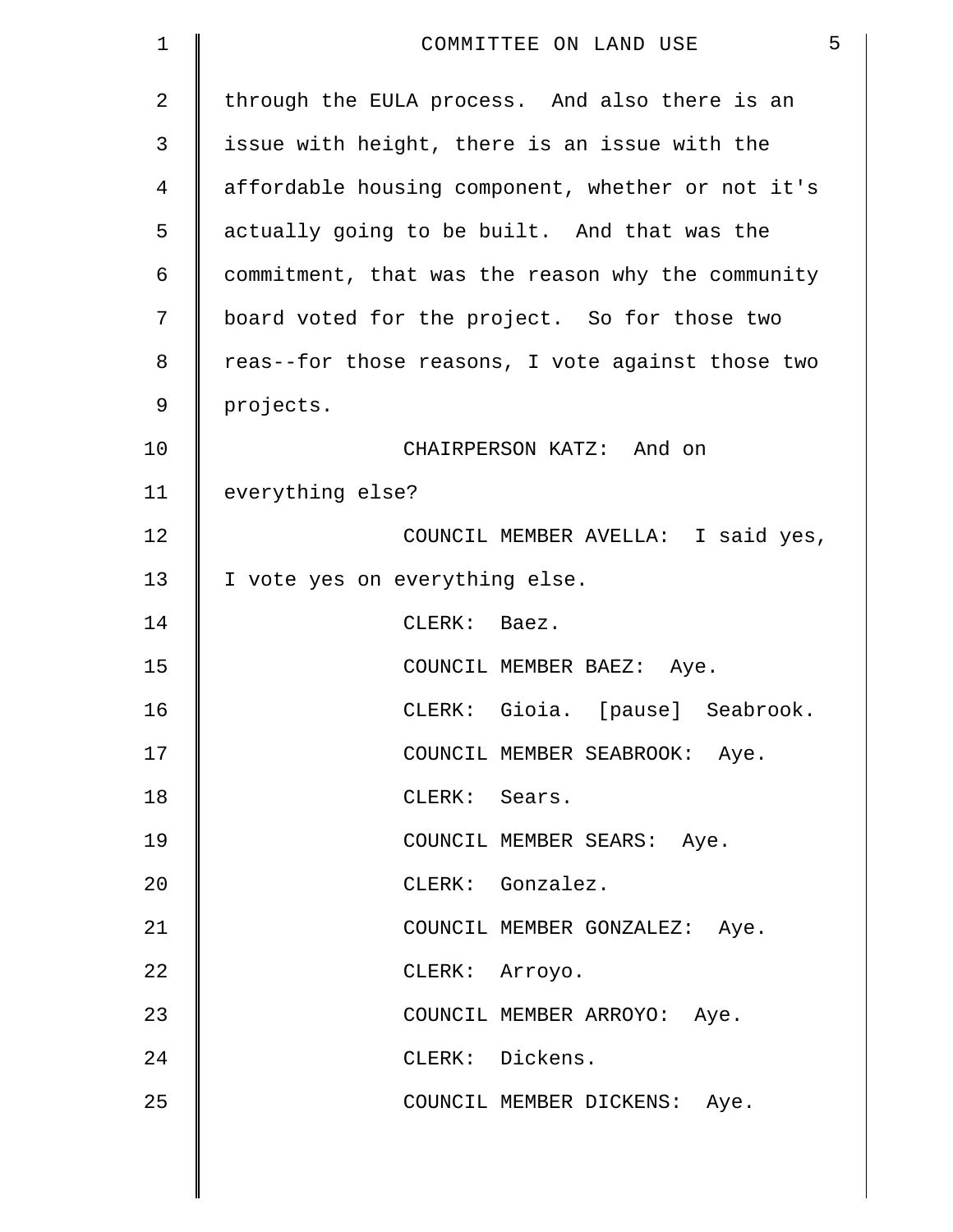| $\mathbf 1$    | 6<br>COMMITTEE ON LAND USE                         |
|----------------|----------------------------------------------------|
| $\overline{2}$ | CLERK: Garodnick.                                  |
| 3              | COUNCIL MEMBER GARODNICK: Aye.                     |
| 4              | CLERK: Lappin. Lappin.                             |
| 5              | COUNCIL MEMBER LAPPIN: Aye.                        |
| 6              | CLERK: Mendez.                                     |
| 7              | COUNCIL MEMBER MENDEZ: Aye.                        |
| 8              | CLERK: Ignizio.                                    |
| 9              | COUNCIL MEMBER IGNIZIO: Aye.                       |
| 10             | CLERK: By a vote of 13 in the                      |
| 11             | affirmative, zero in the negative and no           |
| 12             | abstentions, all items have been adopted, with the |
| 13             | exceptions of LUs #1000, 1002, 1006, and items     |
| 14             | related to Bond Street--                           |
| 15             | FEMALE VOICE: - -                                  |
| 16             | CLERK: --preconsidered land use                    |
| 17             | item 1003 and 1005, are adopted by a vote of       |
| 18             | twelve in the affirmative, one in the negative,    |
| 19             | and no abstentions. Council members please sign    |
| 20             | all committee reports. Thank you.                  |
| 21             | CHAIRPERSON KATZ: We're going to                   |
| 22             | leave the vote open for about ten minutes, so that |
| 23             | the folks that are next door can come in and vote. |
| 24             | Council member Vann, how would you vote? Final.    |
| 25             | Thank you.                                         |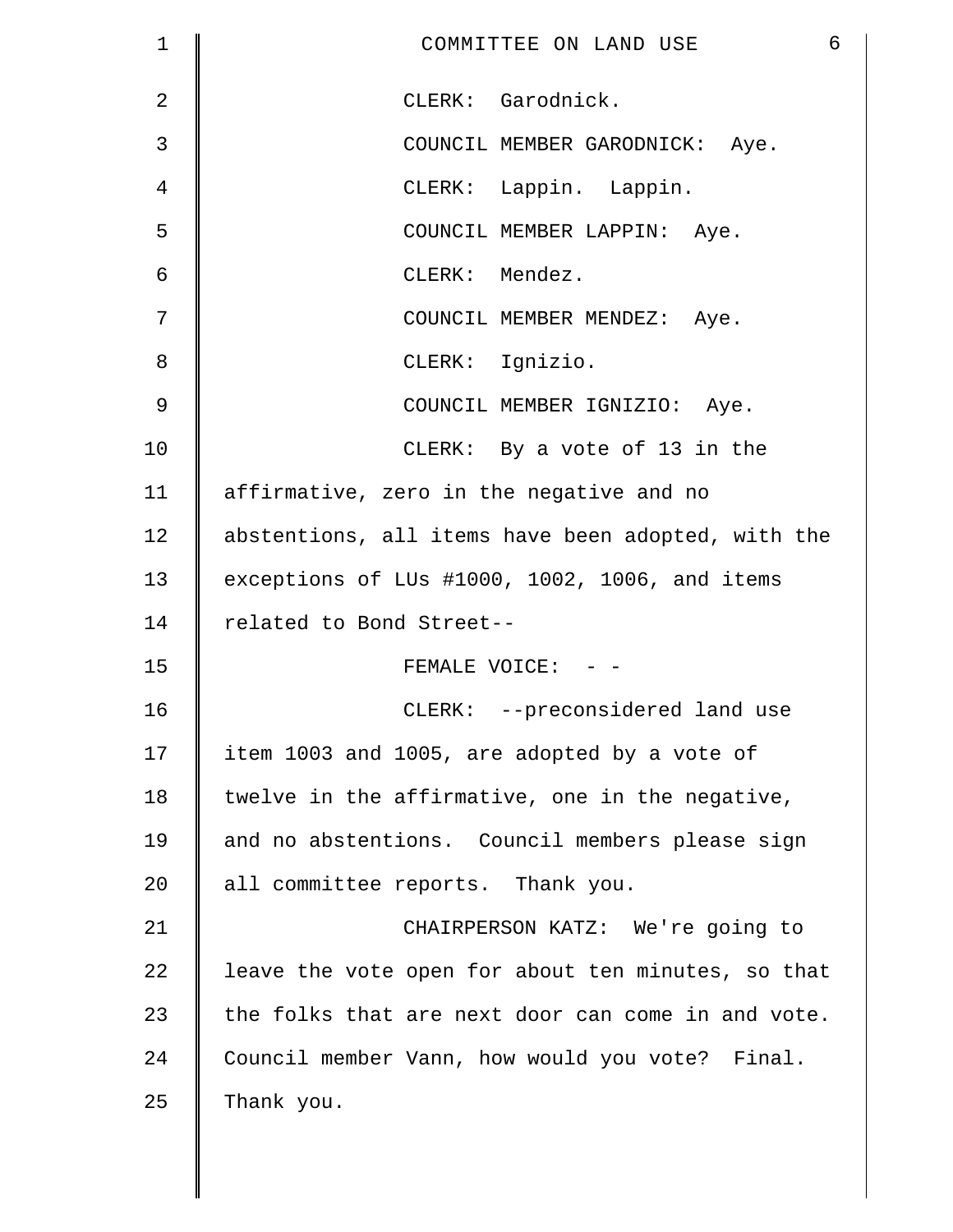| $\mathbf{1}$ | 7<br>COMMITTEE ON LAND USE                         |
|--------------|----------------------------------------------------|
| 2            | CLERK: Council member Jackson.                     |
| 3            | COUNCIL MEMBER JACKSON: I vote aye                 |
| 4            | on all.                                            |
| 5            | CLERK: [pause] - - Council member                  |
| 6            | Liu.                                               |
| 7            | COUNCIL MEMBER LIU: Yes.                           |
| 8            | CLERK: Council member Oddo.                        |
| 9            | COUNCIL MEMBER ODDO: Yes.                          |
| 10           | CLERK: [long pause] Council                        |
| 11           | member Gioia.                                      |
| 12           | COUNCIL MEMBER GIOIA: Thank you, I                 |
| 13           | vote yes.                                          |
| 14           | CLERK: [pause] Final vote on the                   |
| 15           | Committee on Land Use, now as stands all items are |
| 16           | adopted by a vote of 18 in the affirmative, zero   |
| 17           | the negative, and no abstentions, with the         |
| 18           | exceptions of LU 1000, LU 1002, LU 1006,           |
| 19           | preconsidered land use item C090048ZSK, LU 1003,   |
| 20           | and LU 1005 are adopted by a vote of 17 in the     |
| 21           | affirmative, one in the negative, and no abste--no |
| 22           | abstentions. All items are adopted. Thank you.     |
| 23           | MALE VOICE: Thank you. I would                     |
| 24           | now like to adjourn this meeting of the Land Use   |
| 25           | Committee. [gavel]                                 |